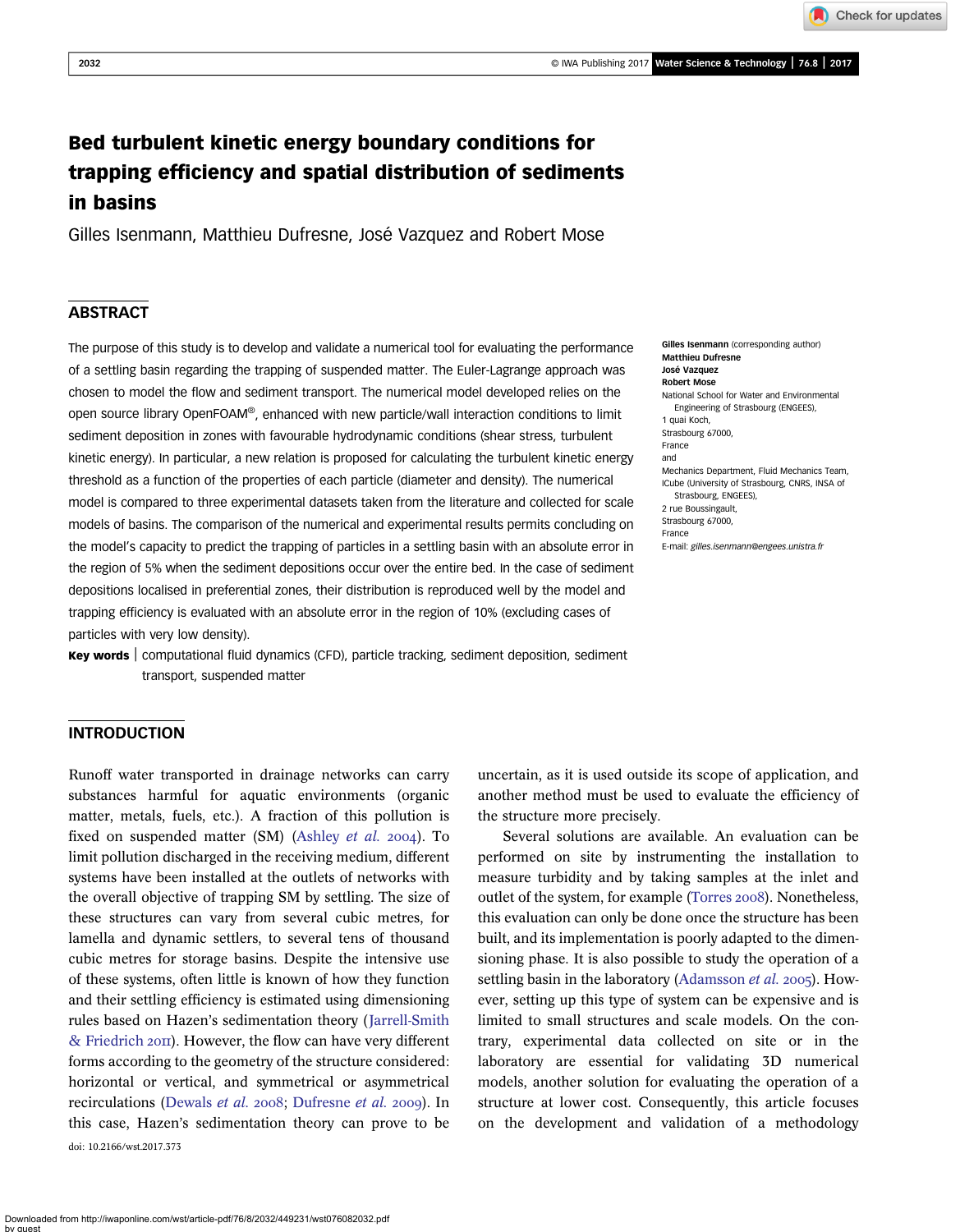based on numerical modelling to predict the performances of a settling basin for design purposes.

The movement of a number of solid particles in a fluid can be modelled by two methods: the Euler-Euler approach and the Euler-Lagrange approach. In the Euler-Euler approach, the fluid phase and the particle phase are considered as continuous phases and are modelled with Navier-Stokes equations. In the case of the Euler-Lagrange approach, the Navier-Stokes equations are still resolved for the fluid phase and Newton's equation of movement is used to determine the trajectory of each particle within the flow ([Maxey & Riley](#page-11-0) 1983). Since the concentration of SM in runoff water is mostly lower than 1 g/l [\(Ashley](#page-11-0) et al. ), the particle phase does not influence the flow and the hydrodynamic calculation can be uncoupled from the movement of particles (Graf  $\&$  Altinakar 2000). The uncoupled Euler-Lagrange approach was employed successfully in several studies to reproduce particle trapping efficiency in a basin and the distribution of sediment depo-sitions on the bottom [\(Adamsson](#page-11-0) et al. 2003; [Dufresne](#page-11-0) *[et al.](#page-11-0)* 2009; Yan *et al.* 2014). This approach is used in the present study.

# LITERATURE REVIEW

### The Euler-Lagrange approach

Hydrodynamic modelling in basins is well mastered. A RANS approach ([Versteeg & Malalasekera](#page-11-0) 2007) coupled with a  $k$ - $\varepsilon$ type turbulence model and its variants suffices to reproduce the diversity of the types of flows occurring in basins [\(Stovin & Saul](#page-11-0) 1996; [Dufresne](#page-11-0) et al. 2010). Regarding the modelling of sediment transport, calculating the trajectory of a particle, knowing the forces exerted on it ([Maxey &](#page-11-0) [Riley](#page-11-0)  $1983$ , is also well mastered ([Adamsson](#page-11-0) et al. 2003; [Dufresne](#page-11-0) [et al.](#page-11-0) 2009; Yan et al. 2014). The main difficulty relating to this type of model resides in the boundary condition used to take into account the deposition and the resuspension of a particle that has reached the bottom wall.

# Particle/wall interaction

The simplest interaction conditions are *stick* and *rebound* conditions ([OpenFOAM](#page-11-0)  $20I6$ ). For a stick type condition, a null velocity is fixed for the particle coming into contact with the wall and the calculation of its trajectory stops. For a rebound type condition, the particle is resuspended in the flow using an elastic collision equation. These conditions can nonetheless prove to be poorly adapted for representing sediment depositions on the bottom of a basin. Indeed, no sediment deposition is possible with a rebound condition, whereas using a stick condition can lead to an overestimation of deposits since any particle reaching the bottom remains deposited ([Stovin & Saul](#page-11-0) ). New conditions were therefore proposed to limit sediment depositions to zones with favourable hydrodynamic conditions. All these conditions are based on the same idea of comparing a local hydrodynamic parameter with a threshold value.

[Adamsson](#page-11-0) *et al.* (2003) used shear stress on the bed as a hydrodynamic parameter (BSS for Bed Shear Stress condition). The threshold value selected was evaluated at about 0.03 N/m<sup>2</sup> by [Stovin & Saul \(](#page-11-0)1994) on the basis of experiments on a scale model of a basin. The use of this BSS condition led to major improvements in terms of representing zones of sediment deposition in comparison to a stick condition. It should nonetheless be noted that the threshold value used is only valid a priori for the scale model and the particles studied experimentally by [Stovin](#page-11-0) [& Saul \(](#page-11-0)1994) and numerically by [Adamsson](#page-11-0) *et al.* (2003).

Another approach was proposed by [Dufresne](#page-11-0) et al.  $(2009)$ . It is based on thresholding the turbulent kinetic energy close to the bed (BTKE for Bed Turbulent Kinetic Energy condition). Based on experiments conducted on a small scale laboratory model, the authors identified the range  $1.10^{-4}$ –3.10<sup>-4</sup> m<sup>2</sup>/s<sup>2</sup> for the threshold value of turbulent kinetic energy. The sediment depositions simulated with the BTKE condition showed good consistency with the sediment depositions observed, and provided a better description in comparison to a BSS condition. Yan [et al.](#page-11-0)  $(20I4)$  applied a BTKE condition to reproduce sediment depositions in a large structure  $(32,000 \text{ m}^3)$ . The authors determined a threshold value around 10 times lower than that highlighted by [Dufresne](#page-11-0) [et al.](#page-11-0) (2009), Yan et al. (2014), then proposed the relation  $k_c = \xi v_s^2$  to determine the critical turbulent kinetic energy, with  $\xi$  being the adjustment coefficient and  $v<sub>s</sub>$  being the settling velocity representative of the sample. The authors obtained highly satisfactory results by considering a coefficient  $\xi$  equal to 1 and a settling velocity  $v_{s,80}$  (percentile 80 of the distribution of settling velocities).

For both the BSS and BTKE conditions, the threshold values proposed were adjusted experimentally for a given basin and a sample of particles, making it difficult to transpose them to other configurations. Therefore it would be interesting to obtain a relation that permits the calculation of the threshold value associated with each particle as a function of its properties (diameter and density).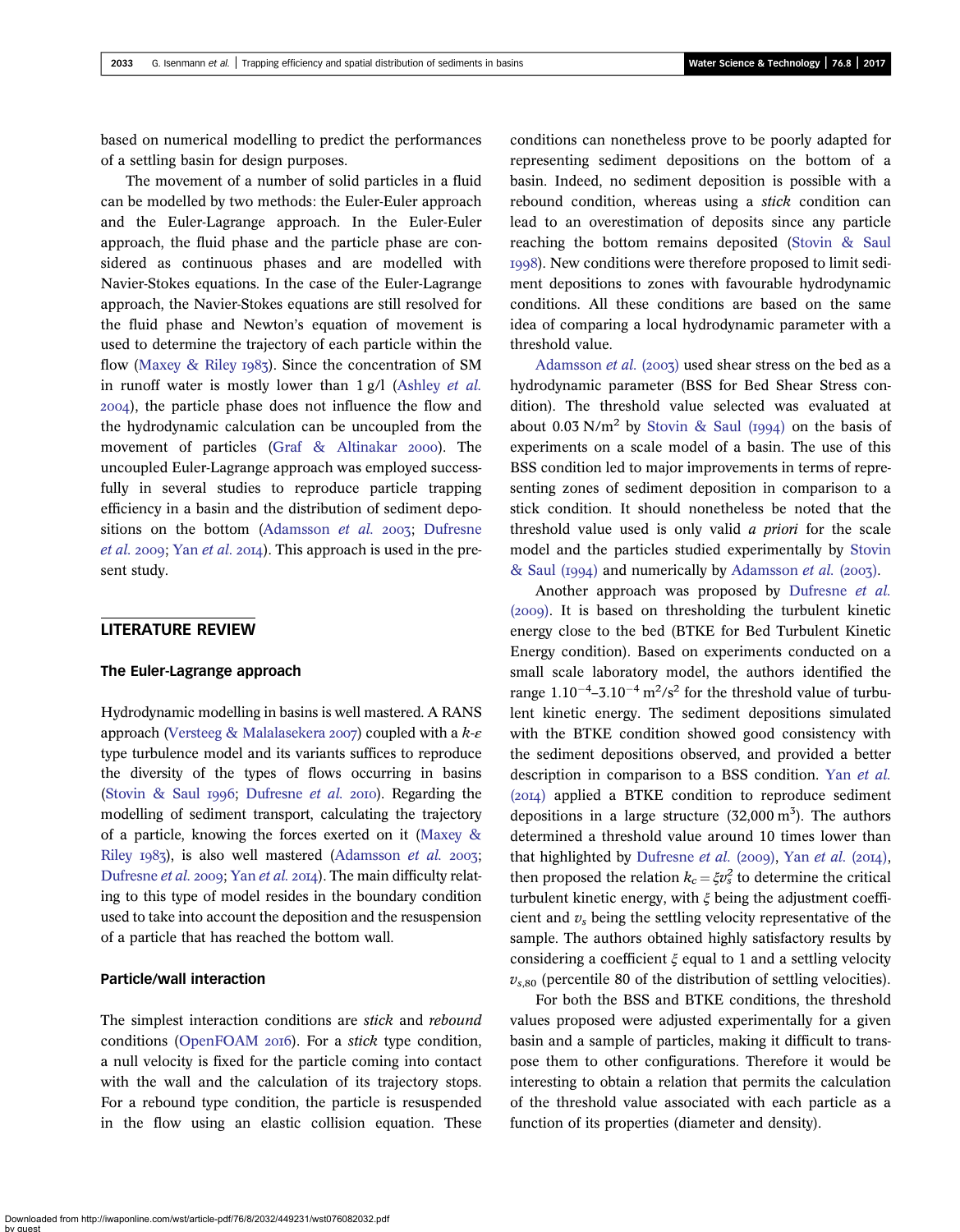# Analogy with channels

Many studies have been performed on sediment transport in channels and rivers. Two modes of transport can be distinguished for lightly loaded flows: bed load and suspension ([Van Rijn](#page-11-0) 1984a). The movement by bed load of a particle at rest on the bed of a canal is classically based on thresholding the shear stress using the Shields diagram ([Buffington](#page-11-0)  $1999$ ). Several authors [\(Brownlie](#page-11-0)  $1981$ ; [Van Rijn](#page-11-0)  $1984b$ ) proposed analytical relations to calculate the shear stress of movement using the properties of the particles and the fluid. In particular, Brownlie  $(1)$  proposed Equation  $(1)$ to determine the dimensionless critical shear stress  $\theta_c$ (Equation (2)) as a function of the dimensionless diameter of the particle  $d^*$  (Equation (3))

$$
\theta_c = 0.22 d^{*-0.9} + 0.06 \times 10^{-7.7 d^{*-0.9}}
$$
\n(1)

$$
\theta_c = \frac{\tau_c}{\left(\rho_p - \rho\right)gd_p} \tag{2}
$$

$$
d^* = d_p \left[ \frac{\rho \left( \rho_p - \rho \right) g}{\mu^2} \right]^{1/3} \tag{3}
$$

where  $\tau_c$  is the critical shear stress;  $\rho_p$  is the density of the particle;  $\rho$  is the density of the fluid; g is the acceleration of gravity; and  $d_p$  is the diameter of the particle.

When the critical shear stress is exceeded, the particles move initially via bed load close to the bed. Sediment transport occurs when turbulent bursts form and become large enough to maintain the particles in suspension in the flow ([Van Rijn](#page-11-0)  $1984b$ ). Several criteria can be used to characterise the start of suspension. They permit evaluating the friction velocity threshold  $u_c^* = (\tau_c/\rho)^{1/2}$  above which suspension becomes significant. Generally, these criteria are expressed in the generic form

$$
\frac{u_c^*}{w_s} = \gamma \tag{4}
$$

where  $w_s$  is the settling velocity of the particle; and  $\gamma$  is the constant or variable parameter according to the authors. The Bagnold criterion corresponds to a constant value of  $\gamma$ equal to 1. The formulation proposed by Van Rijn  $(1984b)$ introduces  $d^*$  and is expressed by  $u_c^*/w_s = 4/d^*$  for  $1 <$  $d^*$  < 10, and  $u_c^*/w_s = 0.4$  for  $d^*$  > 10.

Finally, the idea chosen in the present study is to use the formulations obtained in channels as the basis for creating new conditions of interaction between the particles and the bottom walls that are adapted to cases of basins. The aim is to develop a numerical model based on the Euler-Lagrange approach, enriched with new conditions of interaction of BSS and BTKE type using the properties of the particles. The model is then compared to experimental data obtained from the literature to identify the most pertinent condition for reproducing particle trapping efficiency in a basin and the location of sediment deposits on the bottom.

# MATERIALS AND METHOD

#### Numerical model

#### Hydrodynamics

The movement of the fluid is described by Navier-Stokes equations ([Versteeg & Malalasekera](#page-11-0)  $2007$ ). For an incompressible fluid, these equations are expressed by a mass conservation equation and a momentum conservation equation. Water and air flows are described using the Volume of Fluid method [\(Hirt & Nichols](#page-11-0)  $1981$ ) by considering only one fluid whose properties (density and viscosity) vary linearly with the volume fraction  $\alpha$ . This parameter is a marker of value 1 in the water phase and 0 in the air phase. It is calculated by resolving a transport equation ([Rusche](#page-11-0) 2002).

The flows considered in this study are turbulent. The Navier-Stokes equations are averaged with time by applying a Reynolds decomposition for the instantaneous velocity and pressure ([Versteeg & Malalasekera](#page-11-0) 2007), and a turbulence model is used to describe the effect of the velocities fluctuating over the mean flow. The  $k-\omega$  SST model (Shear Stress Transport) with a standard wall function is chosen. The resolution of these equations is done using the inter-Foam solver ([Rusche](#page-11-0) 2002), available in the library [OpenFOAM](#page-11-0)® (OpenFOAM  $20I6$ ). A full description of this solver is provided in [Deshpande](#page-11-0) et al. (2012).

#### Sediment transport

The trajectory of a particle in a fluid is described from the Lagrangian viewpoint by resolving the Newton equation (Equation (5)). Knowing the sum of the forces acting on the particle, it is possible to determine the evolution of its position and velocity, in other terms, its trajectory [\(Maxey](#page-11-0) [& Riley](#page-11-0) 1983).

$$
m_p \frac{d\boldsymbol{u}_p}{dt} = \boldsymbol{F}_D + \boldsymbol{F}_g + \boldsymbol{F}_a \tag{5}
$$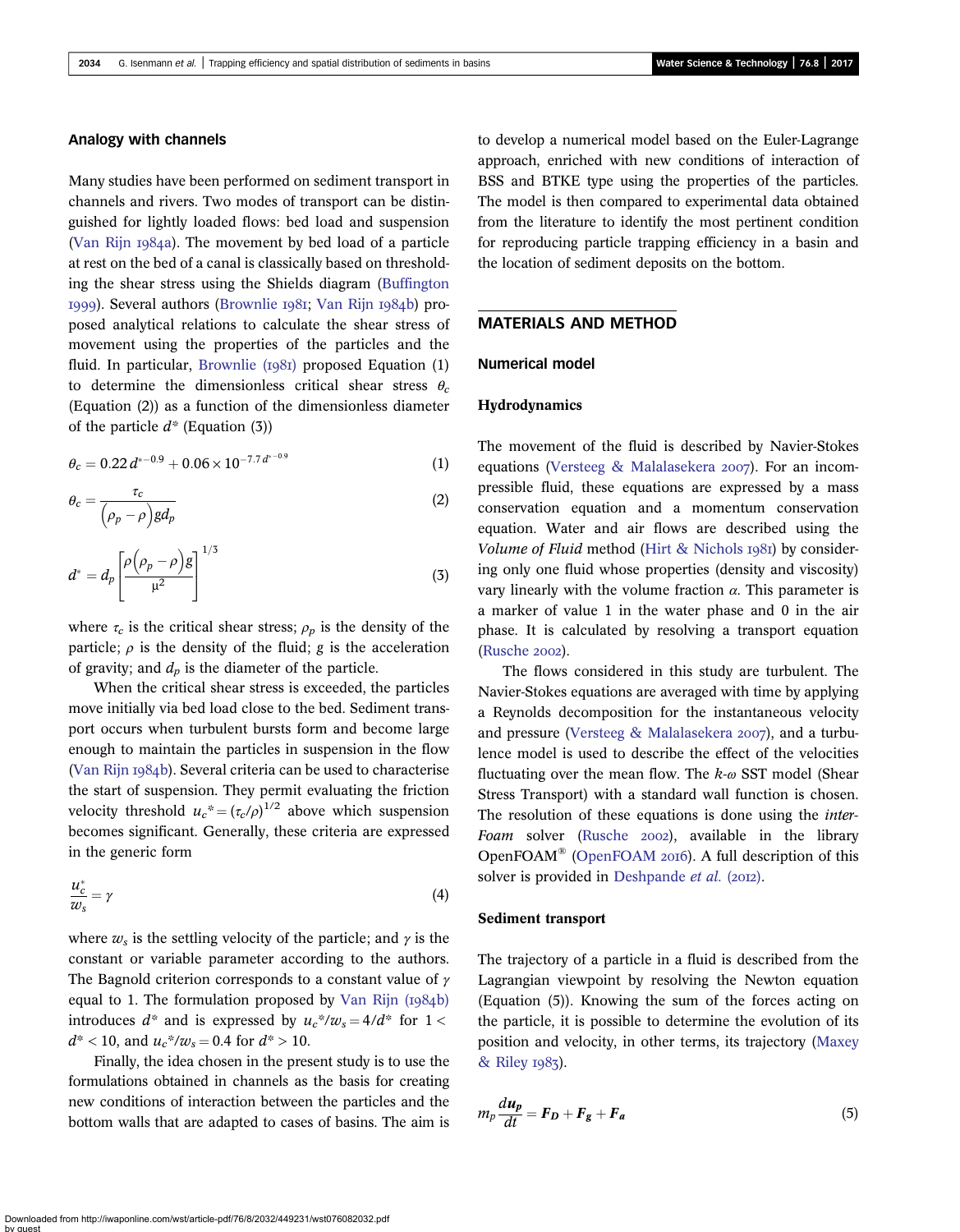where  $m_p$  is the mass of the particle;  $u_p$  is the velocity of the particle;  $F_D$  is the drag force;  $F_g$  is the apparent weight; and  $F_a$  is the additional forces (pressure gradient, added mass force).

The drag force is expressed as

$$
F_D = \frac{3 \rho}{4 \rho_p} \frac{m_p}{d_p} C_D (u - u_p) |u - u_p|
$$
 (6)

with  $\rho$  being the density of the fluid;  $\rho_p$  being the density of the particle;  $d_p$  being the diameter of the particle;  $C_p$  being the drag coefficient; and  $\boldsymbol{u}$  being the velocity of the fluid.

The drag coefficient  $C_D$  is a function of the particle Reynolds number R<sub>p</sub>, defined such that  $R_p = \rho d_p |u - u_p| / \mu$ where  $\mu$  is the dynamic viscosity of water. For low R<sub>p</sub>  $(R_p < 0.1)$ , the coefficient  $C_D$  is expressed by  $C_D = 24/R_p$ . For high  $R_p$  ( $R_p > 1,000$ ), the coefficient is constant and is equal to 0.44. For intermediate particle Reynolds numbers (0.1 <  $R_p$  < 1,000), the coefficient  $C_D$  is expressed by Equation (7).

$$
C_D = \frac{24}{R_p} \left( 1 + \frac{1}{6} R_p^{\frac{2}{3}} \right) \tag{7}
$$

The apparent weight of a particle  $F_{\rm g}$  corresponds to the force due to the reduced gravity of buoyancy linked to the surrounding fluid. It is expressed by  $\mathbf{F_g} = m_p \mathbf{g} (1 - \rho/\rho_p)$ where  $g$  = the gravity acceleration. The additional forces  $F_a$ are not detailed here as they are not taken into account in what follows due to their negligible impact on the trajectory [\(Dufresne](#page-11-0)  $et$  al. 2009).

The velocity of the fluid  $\boldsymbol{u}$  in Equation (6) corresponds to the instantaneous velocity, whereas the result of a hydrodynamic simulation using the RANS method provides an average velocity U. Using the mean velocity to calculate the trajectories amounts to neglecting the turbulent nature of the flow. However, turbulence has the effect of diverting the particles from their trajectories and even of trapping them in eddies for a certain period of time. These phenomena are therefore not negligible. Following the use of a RANS model, the turbulent nature of the flow can be taken into account by using a random walk model to model the turbulent dispersion of particles. Eddies are created randomly and affect the trajectory of the particles. In practice, a local fluctuation component  $u'$  is added to the mean velocity of the fluid  $U$  at the point where the particle is located. The velocity used to calculate the trajectories is therefore  $u = U + u'$ . The fluctuating component is estimated by  $|\mathbf{u}'| = \varphi$  (2k/3)<sup>0.5</sup> where  $\varphi$  is the random number generated from a Gaussian distribution of mean 0 and variance 1; and  $(2k/3)^{0.5}$  is the quadratic mean of the fluctuations of the fluid velocity for an isotropic turbulence. The direction of the fluctuating velocity is also generated randomly. The algorithm used is available in the sources [\(OpenFOAM](#page-11-0) 2016).

The fluctuating value  $u$ ' is recalculated at every time step of the correlation  $t_{turb}$  and is maintained constant otherwise. The correlation time is calculated using the model proposed by [Amsden](#page-11-0) *et al.* (1989) by  $t_{turb} = \min (1/\omega; c_{ps} k^{0.5}/(\omega |U + u^2))$ –  $u_n$ )) where k and  $\omega$  are the turbulent variables of the model  $k-\omega$  SST; and  $c_{ps}$  is the empirical constant, equal to 0.16432. The first term in the parenthesis corresponds to the lifetime of the eddy and the second represents the time required for the particle to cross the eddy.

### New particle/wall interaction conditions

The BSS and BTKE type conditions are pertinent for modelling the behaviour of the particles close to the bottom of the basin. The threshold values to be selected are, on the other hand, still subject to debate [\(Adamsson](#page-11-0) et al. 2003; [Dufresne](#page-11-0) [et al.](#page-11-0) 2009; Yan et al. 2014). A new method, on the scale of the particle, is proposed to calculate the threshold values  $\tau_c$  (for the BSS condition) and  $k_c$  (for the BTKE condition). They are calculated for each particle as a function of their physical properties, such as diameter, density and settling velocity.

# BSS condition

The BSS condition is based on the comparison of the shear stress at the wall with a threshold stress  $\tau_c$ . The threshold value is calculated for each particle as a function of its dimensionless diameter  $d^*$  (Equation (3)) by using the interpolation of the Shields diagram proposed by [Brownlie](#page-11-0)  $(1981)$  (Equation (1)). This condition is called 'Brownlie BSS' in the rest of the paper.

#### BTKE condition

Obtaining a relation. The relation used to calculate the turbulent kinetic energy threshold  $k_c$  is deduced from the criteria used to characterise the beginning of suspension in channels (Equation (4)). The friction velocity is, by definition

$$
u_c^* = \sqrt{\frac{\tau_c}{\rho}}\tag{8}
$$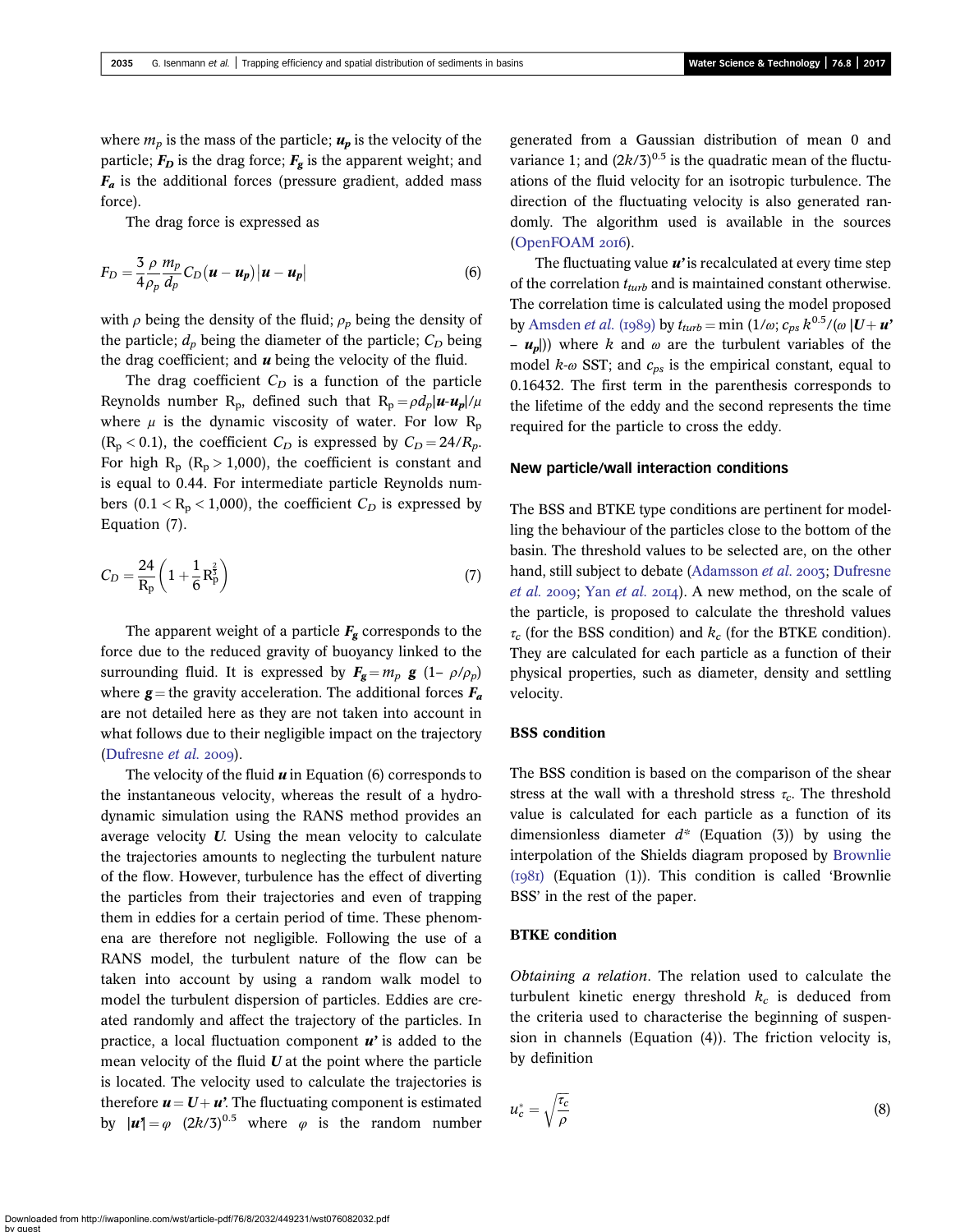In addition, the shear stress can be expressed as a linear function of the turbulent kinetic energy ([Pope](#page-11-0)  $et$  al. 2006) by the relation

$$
\tau_c = \rho C k_c \tag{9}
$$

where C is the constant close to 0.20.

By combining Equations (8) and (9) and by introducing them in Equation (4), we obtain a relation between the turbulent kinetic energy threshold and the settling velocity of the particle:  $k_c = \gamma^2 \cdot w_s^2 / C$ . By posing  $\xi = \gamma^2 / C$ , we obtain

$$
k_c = \xi w_s^2 \tag{10}
$$

Contrary to the formulation of Yan *[et al.](#page-11-0)* (2014), parameter  $\xi$  is not an adjustment coefficient. It is deduced from the criteria characterising the suspension of particles in a channel. Using Bagnold's criterion ( $\gamma = 1$ ), we obtain a constant value of  $\xi$  equal to 5. The Van Rijn criterion ( $I_984b$ ) involves a value of  $\xi$  that varies as a function of the dimensionless diameter  $d^*$  so that

$$
\xi = \frac{80}{d^{*2}}\tag{11}
$$

for  $1 < d^* < 10$ , and  $\xi = 0.8$  for  $d^* > 10$ .

Extension of the Van Rijn criterion. Using the [Van Rijn](#page-11-0) (1984b) criterion, parameter  $\xi$  is not defined for the  $d^*$  < 1. Two possibilities will be investigated for the extension. The first consists of conserving Equation (11) for the  $d^*$  < 1. This condition will be called 'Van Rijn BTKE' in the rest of the paper. The second is based on the estimation of the value of  $\xi$  using the Shields diagram (Equation (1)) and Equations (9) and (10). The settling velocity  $w_s$  is calculated using the Stokes formula ([Jarrell-Smith &](#page-11-0) [Friedrich](#page-11-0) 2011), which is valid for the particles considered here  $(d^*$  < 2). The choice of using the Shields diagram for  $d^*$  < 2 is justified, since the criteria that characterise the start of bed load and suspension are confounded for this range of  $d^*$  ([Van Rijn](#page-11-0) 1984b). Curve  $\xi = 320/d^{*4}$  provides an acceptable approximation for the  $d^*$  between 0.1 and 2.5. To ensure the continuity in the calculation of  $\xi$ , the following relations are proposed:  $\xi = 320/d^{*4}$  for  $0.1 < d^{*} < 2$ ,  $\xi = 80/d^{2}$  for  $2 < d^{*} < 10$ , and  $\xi = 0.8$  for  $d^{*} > 10$ . This condition will be called 'extended Van Rijn BTKE' in the rest of the paper.

Calculation of the settling velocity. The settling velocity of a particle  $w_s$  used in Equation (10) is calculated by resolving the system formed by the following equations by iterations:

$$
\frac{w_s}{\sqrt{\left(\left(\rho_p/\rho\right) - 1\right)gd_p}} = \sqrt{\frac{4}{3C_D}}
$$
\n
$$
Re_p = \frac{\rho d_p w_s}{\mu}
$$
\n
$$
C_D = A_1 + \frac{A_2}{Re_p} + \frac{A_3}{Re_p^2}
$$

where  $A_1$ ,  $A_2$ ,  $A_3$  are the constants whose values depend on  $Re_p$  ([Morsi & Alexander](#page-11-0) 1972).

### EXPERIMENTS

The methodology is applied to three series of experiments performed on scale models of basins by Frey [et al.](#page-11-0)  $(1993)$ , [Stovin & Saul \(](#page-11-0)1994) and [Dufresne](#page-11-0) et al. (2009). The comparison of the numerical results with the experimental measurements makes it possible to verify the model's capacity to reproduce the phenomena involved in the sediment transport in the basin on the basis of two data: particle trapping efficiency in the structure and the preferential zones of sediment deposition on the bottom. The three series of experiments present the characteristics that allow applying the model to a wide range of particles and hydraulic configurations. The parameters of the experiments are summarised in Table 1. These experiments correspond to calmed though nonetheless turbulent flows.

The experiments performed by Frey *[et al.](#page-11-0)* ( $1997$ ) led to validating the model for hydraulic conditions in which sediment deposit could occur over the whole bed of the

Table 1 | Parameters of experimental data sets from literature

| <b>Experiments</b>   | Frey et al. (1993)         | <b>Stovin &amp; Saul</b><br>(1994) | Dufresne et al.<br>(2009) |
|----------------------|----------------------------|------------------------------------|---------------------------|
| Froude<br>numbers    | $0.01 - 0.05$              | $0.01 - 0.06$                      | $0.002 - 0.03$            |
| Reynolds<br>numbers  | 4.400-4.800                | 4,400-16,500                       | 1,300-7,000               |
| $\rho_p/\rho$        | 2.650                      | 1.453                              | 1.034                     |
| $d^*_{50}$           | 1.3: 1.5: 1.8:<br>2.1; 2.5 | 0.77                               | 5.12                      |
| Sediment<br>deposits | Over the<br>whole bed      | In localised<br>zones              | In localised<br>zones     |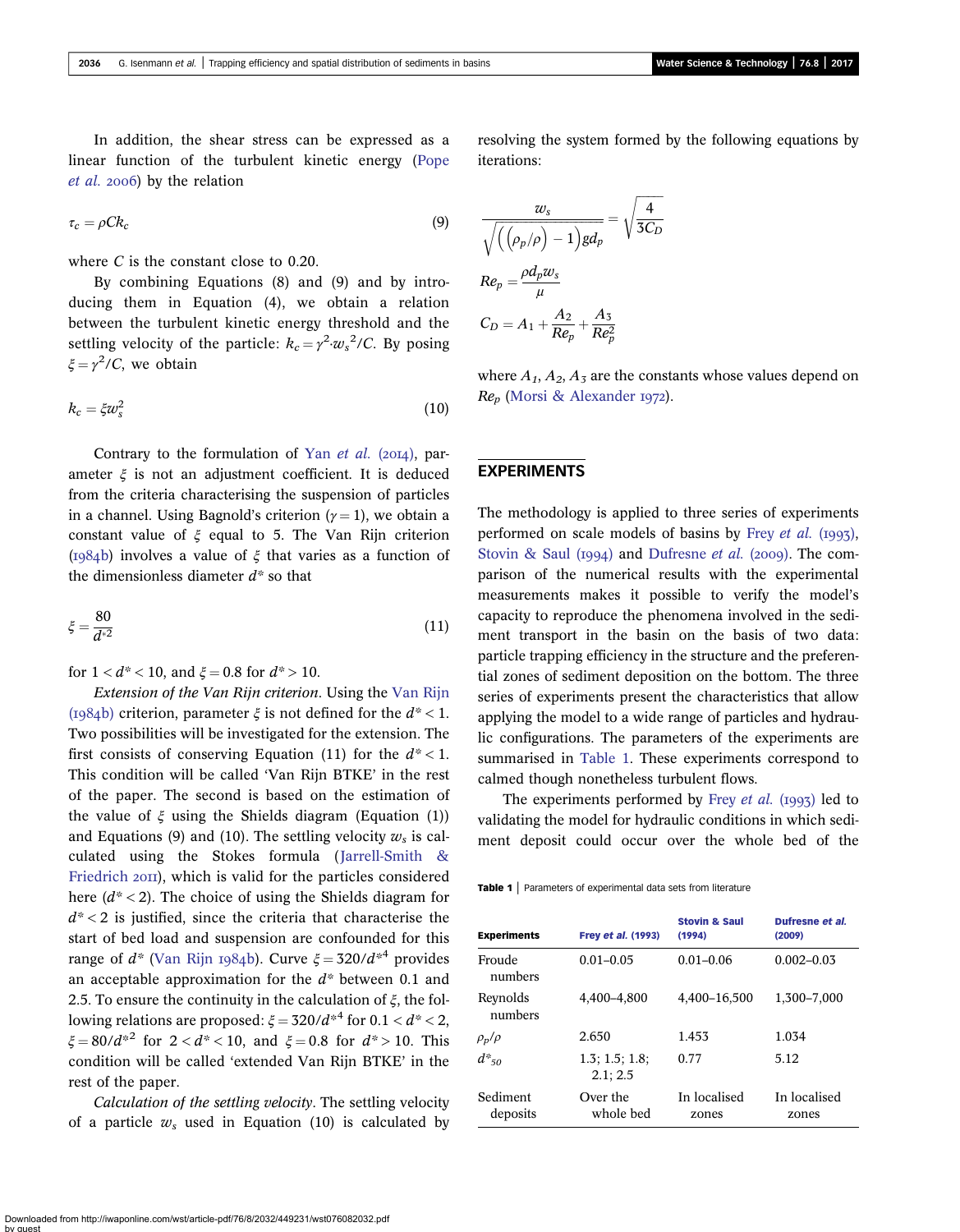structure. The main aim is therefore to verify the model's capacity to reproduce the structure's particle trapping efficiency. In the experiments performed by [Stovin & Saul](#page-11-0)  $(1994)$ , the hydrodynamic conditions were such that zones without any sediment deposits appeared on the bottom of the basin. The sample of particles used covered a  $d^*$  between 0.15 and 2.5, thus, in addition to the trapping efficiency, these experiments are well-adapted to study the new particle/wall interaction conditions, in particular the extension of the [Van Rijn \(](#page-11-0)1984b) criterion for small  $d^*$  $(d^*$  < 2). In the experiments of [Dufresne](#page-11-0) *et al.* (2009), the dimensionless diameters  $d^*$  of the particles used were between 2.5 and 10. As with the experiments of [Stovin &](#page-11-0) Saul  $(1994)$ , the hydrodynamic conditions in the basin were such that sediment depositions were not possible in certain zones. These experiments therefore permit studying the pertinence of the particle/wall interaction conditions for the largest  $d^*$  ( $d^*$  > 2).

### The experiments of Frey et al. [\(1993\)](#page-11-0)

Experimental protocol and results. The experiments conducted by Frey [et al.](#page-11-0)  $(1993)$  focused on the transport of sand particles in four scale models of settling basins. The geometric and hydraulic configurations studied are based on a Froude similitude in comparison to vineyard settling ponds (scale 1/8). The details of the shape and dimensions of the structure can be found in Frey [et al.](#page-11-0)  $(1997)$ . Two discharges  $(1.1$  and  $2.2$  l/s) were tested at the inlet of the structure. For each of the geometric and hydraulic combinations, five sediment transport experiments were performed, each corresponding to a sample of fine sand. The sand samples were characterised by the median diameter of the grain size distribution  $(d_{50} = 51; 60; 70;$ 84; 101 μm). Finally, the outgoing percent (equal to the exiting mass divided by injected mass) was evaluated for each experiment. The efficiency (equal to the settled mass divided by the injected mass) is presented in [Figure 1](#page-6-0) for each of the 34 experiments. The precision on the outgoing percent at the outlet was evaluated at about 5% (Frey *[et al.](#page-11-0)*  $1993$ ).

Numerical modelling of the flow and sediment transport. The seven geometric and hydraulic combinations were simulated numerically using the *interFoam* solver presented previously. The four geometries were meshed using the  $snapp\text{YH}$ exMesh tool ([OpenFOAM](#page-11-0) 2016). 'Cut-cell' type meshes with sides of about 7.5 mm and a height of 2.5 mm were chosen (i.e. a  $y^+$  of the order from 1 to 3), leading to a computational domain composed of 500,000 to 600,000 cells according to the geometry. The velocity was imposed on the inlet face of the structure to reproduce the discharges injected experimentally. The boundary condition at the outlet and on the upper part of the computational domain was an atmospheric pressure. The turbulence model  $k_{\text{CD}}$  SST was used with standard wall laws ([Versteeg & Malalasekera](#page-11-0) 2007; [OpenFOAM](#page-11-0)  $20I6$ ). The convergence of the calculation was checked on the basis of stability with time of the mass balance at the outlet and the field of velocities in the different longitudinal and transversal planes.

The particle tracking model presented above was applied to the seven geometric and hydraulic combinations. For each sand sample, a Rosin–Rammler distribution was interpolated to reproduce the experimental grain size distribution. After having verified that this number was sufficient to obtain statistically representative results, 10,000 particles with a density of  $2,650 \text{ kg/m}^3$  were injected into the hydraulic flow. In order to reproduce the injection method used experimentally by Frey [et al.](#page-11-0)  $(1993)$ , the injection surface was defined by a disc 8 mm in diameter placed immediately upstream of the break of slope. The centre of the disc was centred in relation to the side walls and located 10 mm from the bottom of the supply channel. The forces taken into account to calculate the trajectories of the particles were drag force and apparent weight. The turbulent nature of the flow was modelled using the stochastic dispersion model presented previously. A rebound condition was used for the inlet and the side walls. An escape con-dition ([OpenFOAM](#page-11-0) 2016) was applied to the outlet and to the atmosphere. Regarding the bottom of the structure, using the stick condition was, a priori, sufficient since, on the one hand, the sediment depositions observed experimentally were not localised in certain zones of the bottom (Frey [et al.](#page-11-0) 1993), and on the other hand, the authors showed that by covering the bottom of the settling basin with particles and by progressively bringing the discharge to its nominal value, the particles did not return to suspended state (no particle collected at the outlet of the structure). The new particle/wall interaction conditions (BSS and BTKE) were, however, used to determine whether one of them permitted obtaining more consistent results than with the stick condition or, failing that, verifying that they provided similar results. The boundary conditions used were therefore: stick, 'Brownlie BSS', 'Van Rijn BTKE', 'extended Van Rijn BTKE' and a BTKE condition with a fixed coefficient  $\xi$ . For the latter condition, the values  $\xi = 1$  (Yan *[et al.](#page-11-0)* 2014) and  $\xi = 5$  (Bagnold criterion) were studied.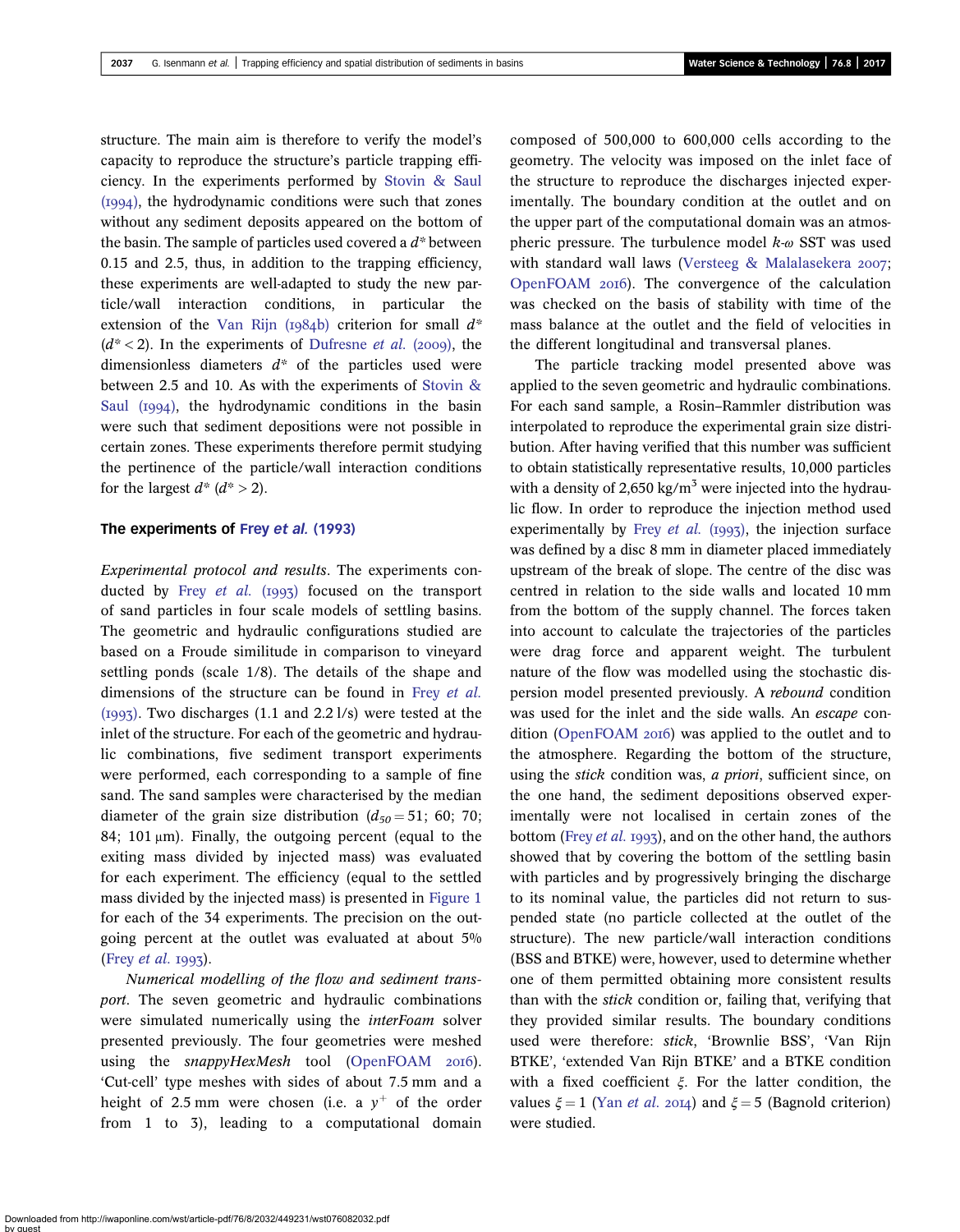<span id="page-6-0"></span>

Figure 1 | Comparison of numerical results with the experimental data of Frey et al. [\(1993\)](#page-11-0).

## The experiments of [Stovin & Saul \(1994\)](#page-11-0)

Experimental protocol and results. The experiments con-ducted by [Stovin & Saul \(](#page-11-0)1994) were performed on a scale model of a rectangular basin with Froude similarity (scale 1/15) with a storage basin typically found on combined sewer systems. The shape and dimensions of the structure are described in Stovin & Saul  $(1994)$ . A range of discharges between 4 and 16 l/s was investigated for two fixed water depths in the basin (0.2 and 0.3 m). The particles injected were crushed olive stones with a density of  $1,453$  kg/m<sup>3</sup>. The grain size distribution ranged from 5 to  $150 \,\mu m$ , with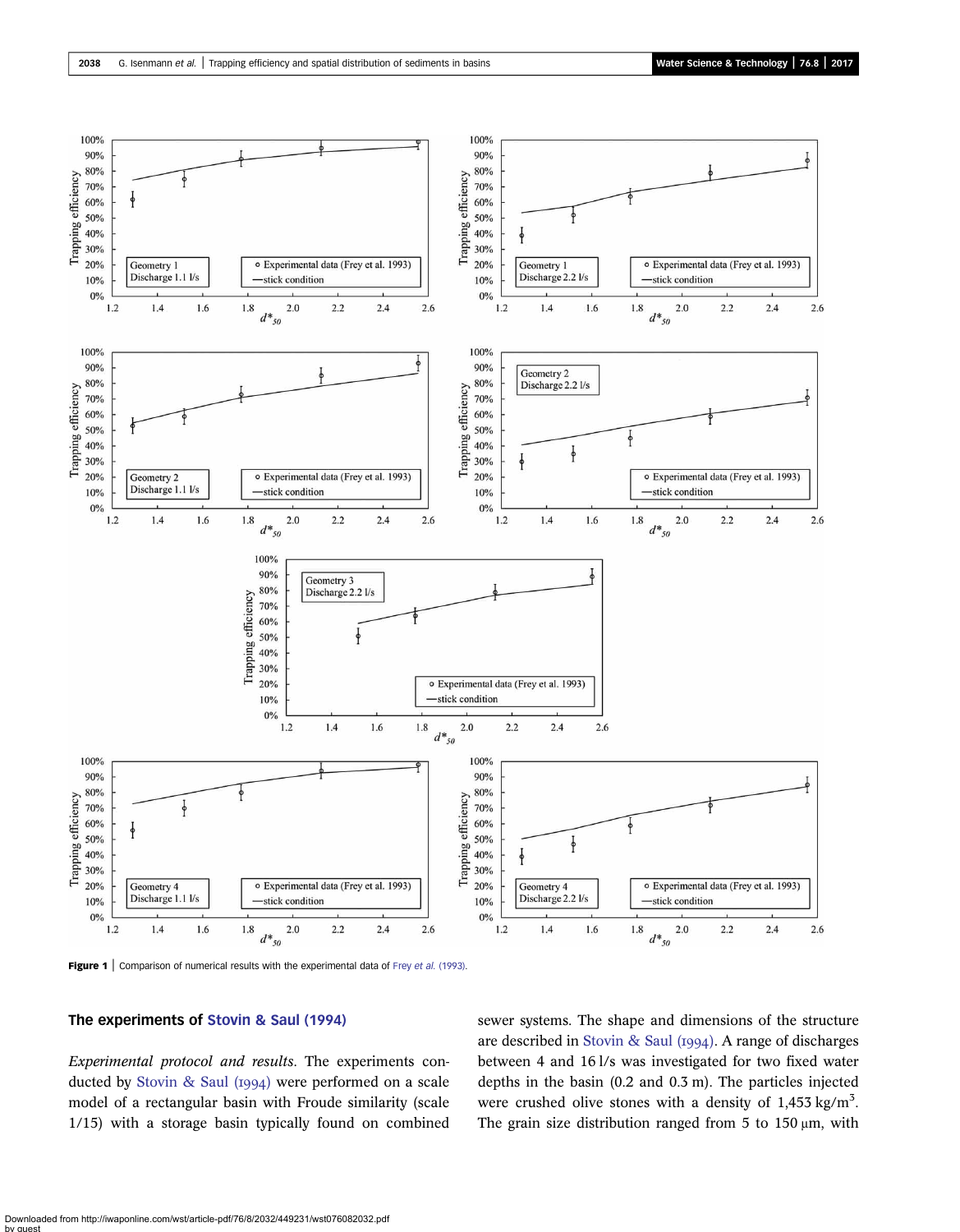<span id="page-7-0"></span>a median diameter of 47 μm. The efficiency of the structure regarding particle trapping efficiency was determined on the basis of the concentration at the outlet and that at the inlet, with these two values being estimated using turbidity measurements. The uncertainty of this method is difficult to quantify, but is probably far greater than that of sieving, in particular due to the turbidity-concentration relation. Three tests were performed for each hydraulic configuration. The experimental results therefore present three efficiency values for a given discharge. The experimental measurements are summarised in Figure 2. Furthermore, the sediment depositions on the bottom of the basin were localised by observations with the naked eye and photographs, then transposed on a sketch for three experiments [\(Figure 3](#page-8-0)).

Numeric modelling of the flow and sediment transport. The methodology followed to model the flow and sediment transport is analogous to that presented for modelling the experiments of Frey [et al.](#page-11-0) (1993). All the details can be found in Isenmann  $(20I6)$ . For the bottom of the structure, the particle/wall interaction conditions investigated are: stick, 'Brownlie BSS', 'Van Rijn BTKE', and 'extended Van Rijn BTKE'. The BTKE conditions with a fixed value of  $\xi$ were not used, since a preliminary study of the distribution of the turbulent kinetic energy on the bottom showed that no particle could be deposited given the threshold calcu-lated ([Isenmann](#page-11-0) 2016).

### The experiments of [Dufresne](#page-11-0) et al. (2009)

Experimental protocol and experimental results. The exper-iments conducted by [Dufresne](#page-11-0) et al. (2009) were performed on a scale model of a rectangular basin. Two configurations were studied: an outlet by a culvert in the lower part of the basin and an outlet by an overflow. The shape and dimen-sions of the structure are described in [Dufresne](#page-11-0)  $et$  al. (2009). A range of discharges between 1 and 5 l/s was investigated for different water depths between 8 and 40 cm. The particles injected were white polystyrene beads with a grain size ranging from 350 to  $1,400 \mu m$  with a median diameter of 738 μm (d\* between 2.5 and 10). The density was evaluated at 1,034 kg/m<sup>3</sup> ( $\pm$ 19 kg/m<sup>3</sup>) by pycnometry. At the end of the experiment, the particles settled and recovered at the outlet were reintroduced in a measurement column to evaluate the structure's efficiency. Furthermore, photographs and films of the bottom of the basin were taken for each experiment to track the evolution of the sediment depositions.

Numeric modelling of the flow and sediment transport. The methodology followed to model the flow and sediment transport was analogous with that presented for modelling the experiments of Frey [et al.](#page-11-0) (1993) and [Stovin & Saul](#page-11-0)  $(1994)$ . All the details can be found in Isenmann  $(2016)$ . The particle/wall interaction conditions studied were: stick, 'Brownlie BSS', 'Van Rijn BTKE' and BTKE with a fixed value of  $\xi$  (equal to 1 and 5). It should be noted that the 'extended Van Rijn BTKE' condition was equivalent to the 'Van Rijn BTKE' condition for the range of  $d^*$  associated with these experiments  $(d<sup>*</sup>_{min} > 2)$ . Due to the large standard deviation on the value of the density of the particles in relation to the density of the water  $(1,034 \pm 19 \text{ kg/m}^3)$ , two other values were also investigated:  $1,015 \text{ kg/m}^3$  (corresponding to the low value of the range) and  $1,025 \text{ kg/m}^3$ (corresponding to the intermediate value between the average value and the low value).

# RESULTS AND DISCUSSION

#### Comparison of numerical and experimental results

#### The experiments of Frey *et al.*  $(1993)$

When all the particles had been deposited or had left the structure via the outlet, the mass percent at the outlet could



Figure 2 | Comparison of the numerical trapping efficiencies with the experimental data of [Stovin & Saul \(1994\)](#page-11-0).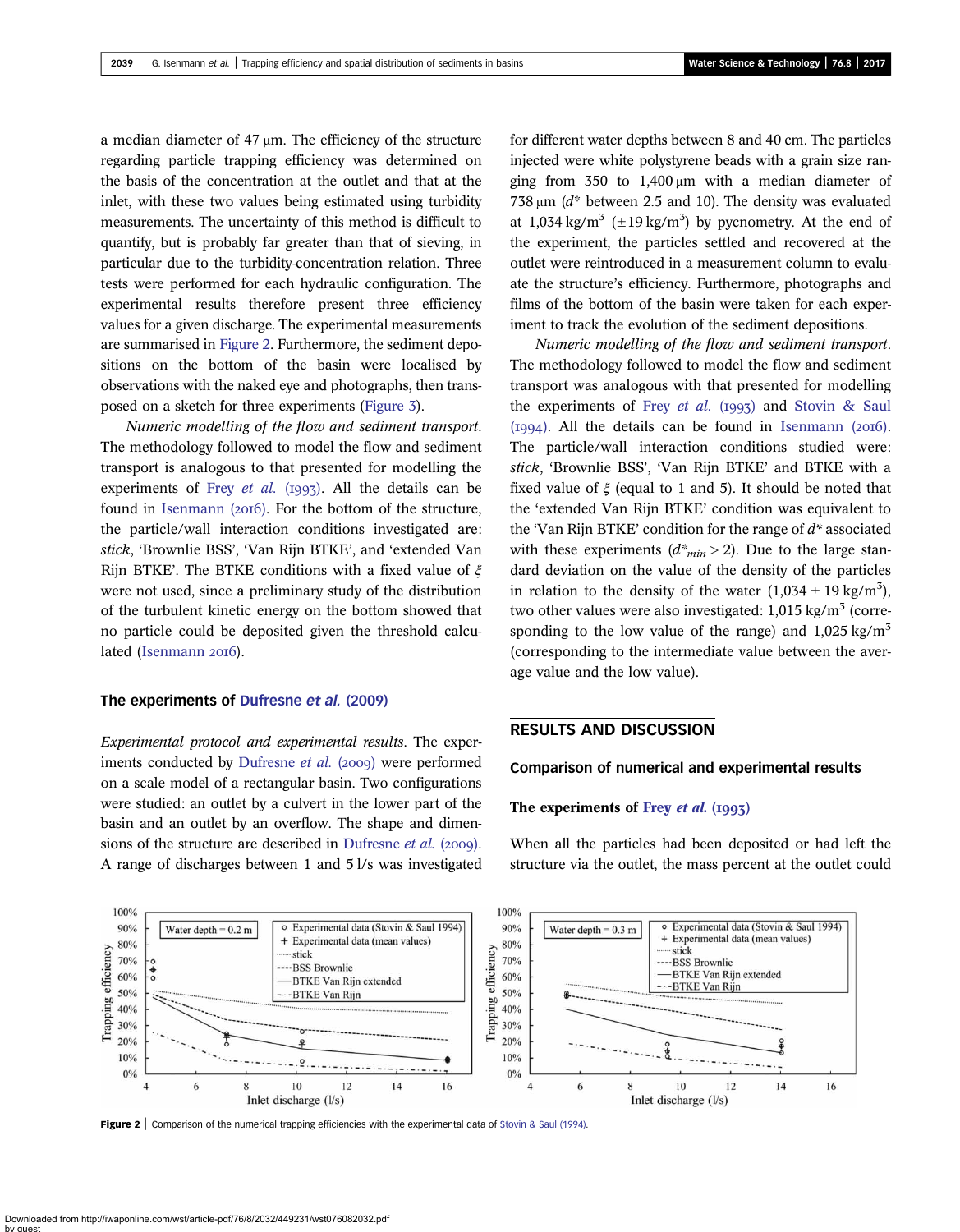<span id="page-8-0"></span>

Figure 3 | Comparison of numerical sediment depositions with the experimental data of [Stovin & Saul \(1994\)](#page-11-0).

be calculated. [Figure 1](#page-6-0) shows the comparison between the numerical and experimental results for the 34 simulations performed under the stick condition. Each graph corresponds to a geometrical and hydraulic configuration for the different sand samples studied. The samples are represented by their median dimensionless diameter  $d^*_{50}$ . The absolute variance between the calculated value and that measured experimentally is on average  $\pm 6\%$  of the efficiency. The variance is larger for low values of  $d^*$ , with a maximum of 17%. Generally, the numerical model faithfully reproduces particle trapping efficiency in the structure, as most of the values were within the experimental error bars. The numerical results obtained for the other particle/wall interaction conditions are not described here, but are available in [Isenmann](#page-11-0) (2016). Nonetheless, it should be emphasised that the 'Brownlie BSS', 'Van Rijn BTKE' and 'extended Van Rijn BTKE' conditions provide similar results to the stick condition and are thus well adapted for this case where the sediment deposits cover the whole of the bottom. However, the BTKE conditions using a fixed value of  $\xi$  (equal to 1 or 5) appear to be too restrictive regarding the sediment deposition (presence of zones free of sediment) and thus lead to underestimated trapping efficiencies most of the time.

#### The experiments of Stovin & Saul  $(1994)$

At the end of the simulation, the basin's trapping efficiency was calculated for each of the boundary conditions investigated for the bottom of the structure. [Figure 2](#page-7-0) shows the comparison of the numerical and experimental efficiencies as a function of the supply discharge for water depths of 0.20 m and 0.30 m. Since the experimental measurements could present a wide range of efficiencies for the same discharge (for example, between 8% and 27% at 11.5 l/s for a water depth of 0.20 m in [Figure 2\)](#page-7-0), the variances were calculated in relation to the mean value of the three experimental measurements (represented by a cross in [Figure 2](#page-7-0)).

The results for the trapping efficiency show high sensitivity to the interaction condition used. The stick condition leads to an overestimation of efficiency in the region of 20–35% in most cases, except for low discharges. Trapping efficiency was also overestimated with the 'Brownlie BSS' condition, with however a smaller variance with the experimental measurements (about 10–20%). On the contrary, the 'Van Rijn BTKE' condition led to an underestimation of trapping efficiency for all the experiments. The differences with the measurements could reach 30% (low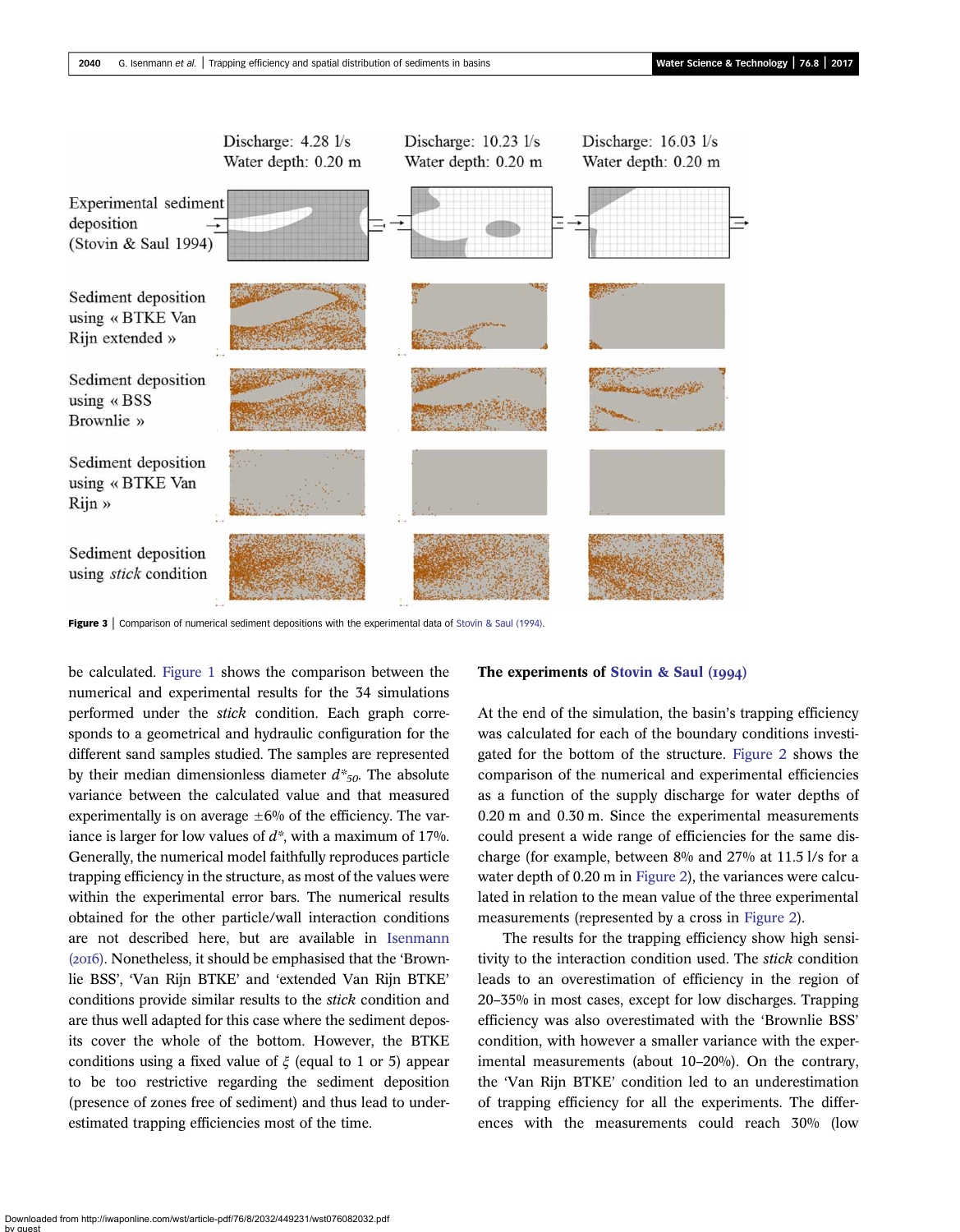discharge and water depth of 0.30 m). Lastly, the 'extended Van Rijn BTKE' condition supplied trapping efficiencies that were sometimes higher and sometimes lower than the experimental measurements, with the variance always lower than 10%, except for the lowest discharge (15%).

The other essential point for determining the most efficient interaction condition concerns the location of the sediment deposits at the bottom of the structure. The sediment depositions at the end of the simulation are presented in [Figure 3](#page-8-0) for each interaction condition, and are compared with the sediment depositions observed by [Stovin & Saul](#page-11-0)  $(1994)$ . The comparisons are made for the three experiments for which the sediment depositions observed experimentally are available, that is to say, those observed for a water depth of 0.20 m and discharges of 4.28, 10.23 and 16.03 l/s.

The sediment depositions obtained with the *stick* and 'Van Rijn BTKE' conditions confirm the weakness of these conditions, already highlighted when comparing the trapping efficiencies. Indeed, the stick condition leads to sediment depositions over the entire bottom and thus does not reproduce the zones of sediment deposition observed experimentally. The 'Van Rijn BTKE' condition strongly underestimates the sediment deposition, or limits it to only a few particles for high discharges. The sediment deposits obtained with the 'Brownlie BSS' condition reproduce the zones of sediment deposition observed for the lowest discharge particularly well. On the other hand, for the other two discharges, a large number of particles were deposited in zones that should be free of any sediment. Lastly, the sediment deposits obtained with the 'extended Van Rijn BTKE' condition are in good agreement with the observations of Stovin & Saul  $(1994)$ . The zones free of sediment for the low discharge are fairly well reproduced, despite a slight overestimation of the size of the longitudinal strip free of sediment along the main jet. For the intermediate discharge, the sediment deposits in the upstream left and right corners are clearly shown. The isolated deposit in the centre of the basin is, however, averagely reproduced. For the highest discharge, the model reproduces the sediment depositions in the upstream left and right corners, with the rest of the structure remaining free of sediment.

### The experiments of [Dufresne](#page-11-0) et al. (2009)

The comparison of the numerical and experimental results can be found in Isenmann  $(20I6)$ , only conclusions are presented here.

Whatever the condition of interaction between the particles and the walls, the trapping efficiencies calculated by the model are overestimated in comparison with the experimental measurements. It should be noted however that the relatively high uncertainty on the density of the particles in comparison to that of water  $(1,034 \pm 19 \text{ kg/m}^3)$  makes the trapping efficiencies calculated very sensitive. In view of this observation, it seems more advisable to use the sediment deposits in the structure as the basis for evaluating the pertinence of the conditions of interaction at the wall. Although the BTKE condition using a fixed value of  $\xi$ equal to 1 appears the most pertinent regarding the trapping efficiencies calculated, it nonetheless leads to a poor representation of sediment deposits for most of the experiments (considerable underestimation of the zones of sediment deposition). This condition is therefore unsatisfactory, as it permits reproducing trapping efficiency at the expense of reproducing sediment deposition well. Finally, in spite of the trapping efficiencies calculated that are globally higher than the experimental measurements, the 'Van Rijn BTKE' condition (in this case equivalent to the 'extended Van Rijn BTKE' condition) appears the most pertinent. The preferential zones of sediment deposition are well-reproduced for all the experiments and the trapping efficiencies calculated with densities of  $1,015 \text{ kg/m}^3$  and 1,025 kg/ $m<sup>3</sup>$  are fairly consistent with the experimental trapping efficiencies, though without considerably degrading the representation of the zones of sediment deposition.

# Discussion of trapping efficiency and zones of sediment deposition

The model developed was applied to three series of experiments performed on scale models of basins with a view to verifying the model's capacity to reproduce the phenomena involved in sediment transport in a settling basin. The two essential data for validating the model were the particle trapping efficiency of the structure and the preferential zones of sediment deposition on the bottom.

The model's capacity to reproduce the efficiency of a structure was first verified by comparison with the experimental data of Frey [et al.](#page-11-0) (1993). For the 34 experiments covering dimensionless diameters  $d^*$  between 0.5 and 5, the mean variance between the trapping efficiencies calculated and measured was about 6%, as most of the values were inside the experimental error bars. Given the hydrodynamic conditions and the properties of the particles, the sediment depositions could occur over the whole bottom of the basin. Therefore the impact of the new interaction conditions regarding the preferential zones of sediment deposition was not studied for these experiments, since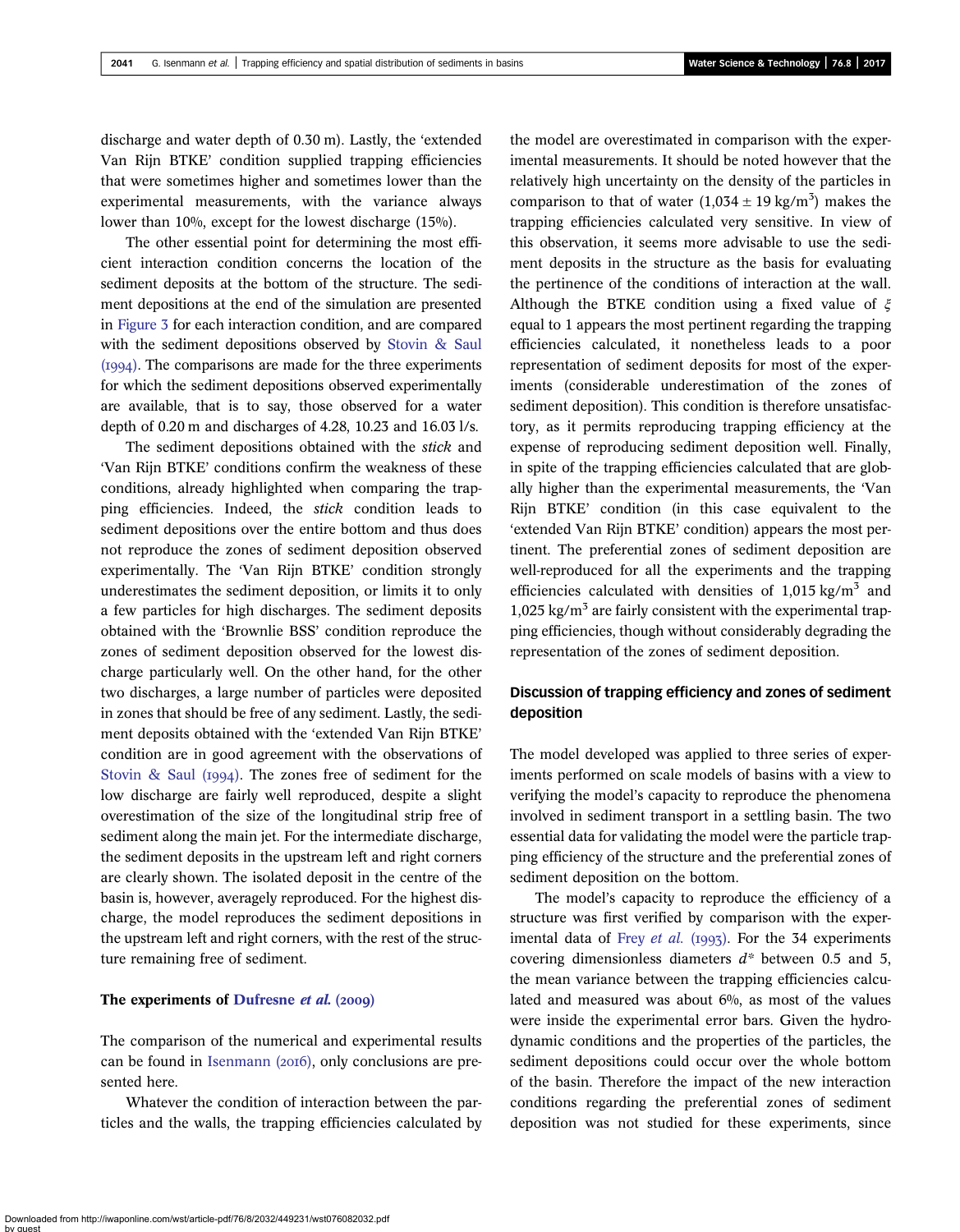most of them provided the same results as those obtained with the *stick* condition (the two BTKE conditions using a fixed value  $\xi$  led to results inconsistent with the experimental observations, thereby demonstrating their limits).

On the contrary, the stick condition was poorly adapted in the case where zones free of sediment occurred on the bottom of the structure, such as in the experiments of [Stovin & Saul \(](#page-11-0)1994) and [Dufresne](#page-11-0) et al. (2009). The new interaction conditions implemented were therefore studied using these two sets of experimental data. Initially, the range of  $d^*$  between 0.1 and 2.5 ( $d^*_{50} = 0.77$ ) was investigated on the basis of the experiments of Stovin & Saul  $(1994)$ . The 'extended Van Rijn BTKE' condition provided satisfactory results, both for the trapping efficiencies and for the preferential zones of sediment deposition on the bottom. The other BTKE conditions, i.e. the 'Van Rijn BTKE' condition and the two BTKE conditions using a fixed value  $\xi$  (1 or 5), demonstrated their inability to reproduce the measurements and experimental observations for the range of  $d^*$  investigated. The condition based on thresholding the shear stress (Brownlie BSS) permitted the acquisition of acceptable trapping efficiencies although it proved limited for reproducing zones of sediment deposition for strong discharges. Secondly, the range of  $d^*$  between 2.5 and 10  $(d^*_{50} \approx 5)$  was studied using the experimental data of [Dufresne](#page-11-0) et al.  $(2009)$ . Once again, the 'extended Van Rijn BTKE' condition (equivalent to 'Van Rijn BTKE' for this range of  $d^*$  gave the most satisfactory results. The two BTKE conditions using a fixed value  $\xi$  (1 or 5) proved to be incapable of faithfully reproducing the zones of sediment deposition on the bottom, which were either underestimated ( $\xi = 1$ ) or overestimated ( $\xi = 5$ ). The zones of sediment deposition obtained with the 'Brownlie BSS' condition were poorly reproduced, especially for deep water depths in the basin.

Finally, the 'extended Van Rijn BTKE' interaction condition proved to be the most pertinent for  $d^*$  between 0.1 and 10. Generally, it permitted the satisfactory reproduction of the particle trapping efficiencies and zones of sediment deposition for the three series of experiments on the scale models of basins.

# CONCLUSIONS AND OUTLOOK

The objective of this study was to develop a tool for evaluating the performance of a settling basin in terms of trapping SM (efficiency of the structure). A numerical method using the Euler-Lagrange method was chosen to model flow and sediment transport. A solver for Lagrangian modelling was formulated using the library OpenFOAM®. It was developed for free surface flows, since it utilises the hydrodynamic results of a multiphase solver using a Volume of Fluid method.

New conditions of interaction between particles and walls, of BSS and BTKE type, were proposed to determine the threshold values at the scale of the particle. In particular, a new relation was presented to calculate the turbulent kinetic energy threshold as a function of the properties of the particle (diameter and density). This relation was based on the evaluation of  $k_c = \xi \cdot w_s^2$  with  $\xi$  calculated on the basis of (extended) Van Rijn criteria ( $\overline{1984b}$ ) as a function of  $d^*$ ; and  $w<sub>s</sub>$  calculated by a balance of forces acting on the particle.

The numerical model was applied to three series of experiments performed on scale models of basins ([Frey](#page-11-0) [et al.](#page-11-0) 1993; [Stovin & Saul](#page-11-0) 1994; [Dufresne](#page-11-0) et al. 2009) to verify the capacity of the model to reproduce the phenomena involved in sediment transport in a settling basin. The results obtained with the new 'extended Van Rijn BTKE condition' proved satisfactory for the particle trapping efficiency and for the preferential zones of sediment deposition. Indeed, the model reproduced efficiency with an absolute error in the region of 5% in the case of sediment deposits on the whole bottom. In the case of localised sediment deposits, preferential zones were faithfully reproduced and the efficiency was evaluated with an absolute error in the region of 10% (except for particles of very low density).

Finally, a numerical tool is available and validated to evaluate the performances of a settling basin regarding its efficiency for trapping SM. This tool is currently applied in the framework of the SIMPLUV project, one of whose objectives is to develop a prefabricated settling structure. The tool is used to test different shapes and configurations of structure with a view to maximising the amount of material deposited. An experimental phase on a physical model of the settling basin at real scale will reinforce the developments carried out by the numerical tool and lead to validating the model on a real structure (without similitude). The scope of application of the tool is intended to be wider than in the SIMPLUV project. For example, it could be used in the design phase or for the renovation of a larger basin (in the region of several thousand cubic metres) to propose shapes and configurations designed to maximise the trapping of SM or reduce its volume for a given level of performance.

More generally, the scientific outlook for this work is the following. From the numerical standpoint, it will be interesting to proceed with a more in-depth study of the spatial distribution of the sediment deposits. The qualitative comparison (visual) could be completed by a quantitative analysis via, for example, the surface density or another